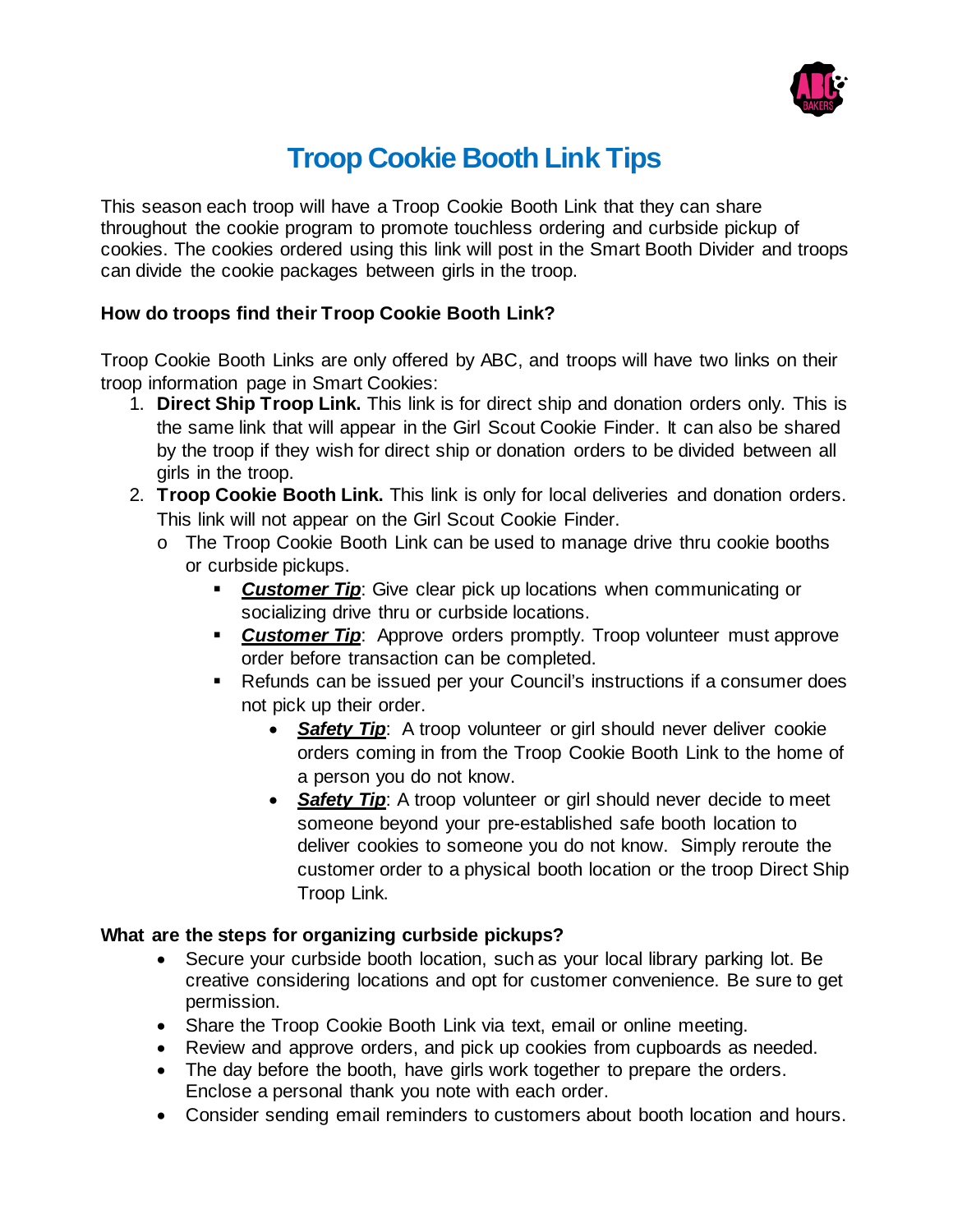

- On the day of the event, stage the cookies for pick up, assign roles and responsibilities.
- When customers arrive, verify orders and place cookies in cars–contact free!
- Congratulate the girls on a job well done!

## *Email/Text Blast Announcement*

- 1. Ask girls/families to email or text the booth announcement containing the Troop Cookie Booth Link to friends and family.
- 2. Consider posting the Troop Cookie Booth Link on personal social media sites.

# SAMPLE EMAIL BLAST

Dear [INSERT NAME],

My Girl Scout Troop is hosting a special cookie booth where you can place your order in advance, pay by credit card and enjoy curbside pickup! It is a safe and fun way to get the Girl Scout Cookies you love this year. We also have a new cookie to try called Toast Yay! They are a fresh, modern twist on a classic favorite, French Toast.

This booth sale will help our troop reach its goal of selling [INSERT NUMBER] packages. We will use the money to support [INSERT TROOP ACTIVITIES]. We hope you will help us to do amazing things in 2021!

Our booth will be at [INSERT LOCATION] between [INSERT HOURS]. Just drive up, provide your name and we will place your cookies in the trunk (or back) of your car.

Use this link [INSERT LINK] to place your order today. Orders must be received by [INSERT DEADLINE].

If you do not eat cookies but still want to support our troop, please consider ordering Cookie Share cookies. We will donate these to [INSERT TROOP/COUNCIL DONATION PARTNER]. It is a great way to support Girl Scouts and others in our community.

Thank you!

[INSERT GIRL FIRST NAME AND TROOP #]

# SAMPLE TEXT BLAST

Want Girl Scout Cookies? My troop will have a curbside booth at [INSERT LOCATION, DATE] between [INSERT TIME]. Use this link [INSERT TROOP COOKIE BOOTH LINK] to order and pre-pay for cookies. You can pick up your order at the booth without leaving your car! Well send you a reminder via text the day before our booth. Thank you for your support!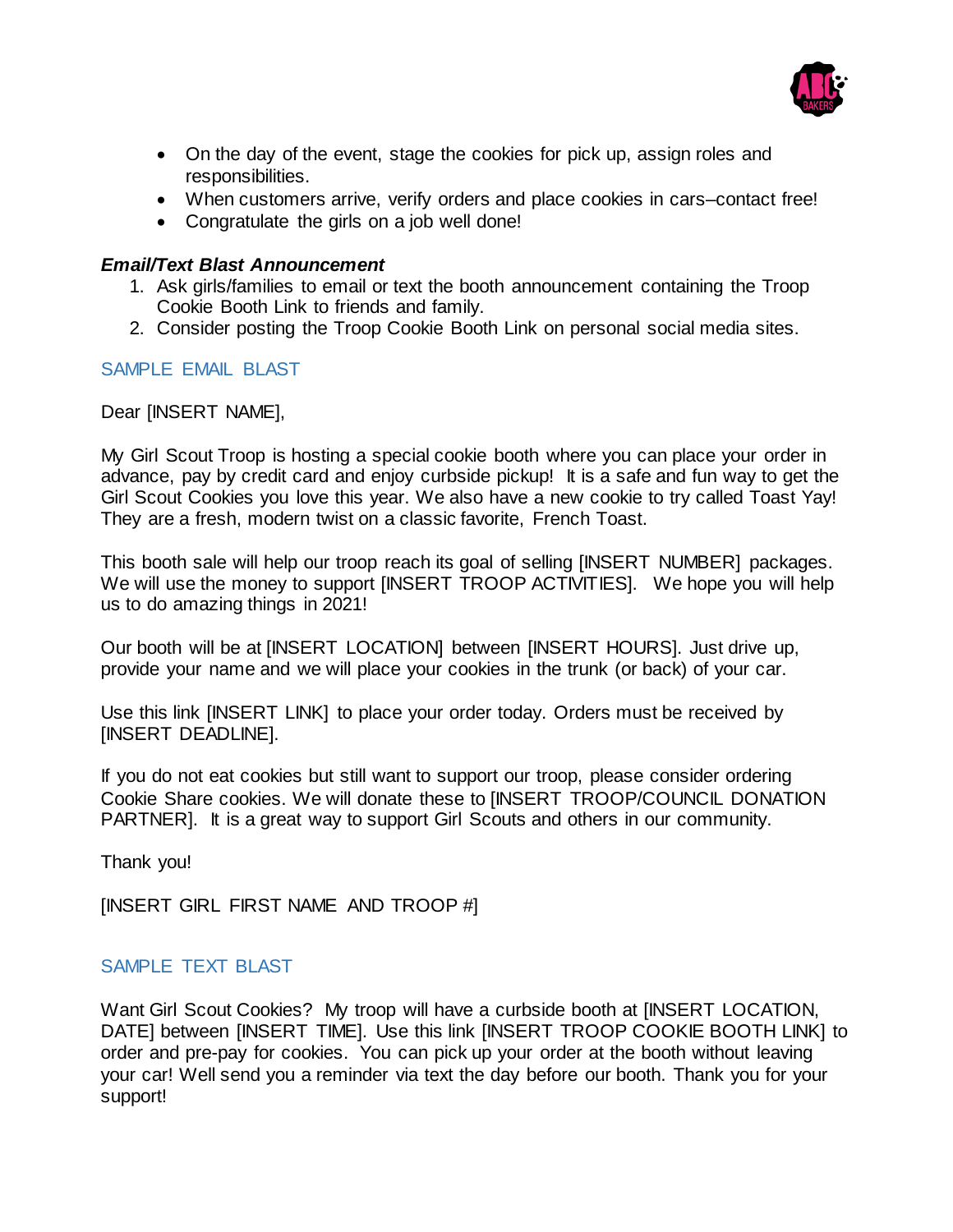

## **Share your link during a virtual cookie booth**

#### *Steps for organizing an online meeting*

- 1. Select an online meeting program (Zoom, Google Meet, Teams) and ask each girl to send out the meeting link via an email invitation to announce the virtual booth.
- 2. Host the meeting and have girls introduce the cookies. They can write their own script as a troop activity, or you can use the sample script below. Artwork for cookies and packaging is at the Flickr link on top right corner of abcsmartcookies.com.
- 3. Follow up by sending the Troop Cookie Booth Link to each participant so they can place orders and pre-pay for cookies.
- 4. Check out GSUSA's Virtual Girl Scout Cookie Booths step-by-step guide for more information.

### **Sample Script for Online meeting (15 minutes or less)**

Hello everyone! We are so glad you joined us today. Our troop has lots of fun activities planned this year and we appreciate your support of our Girl Scout Cookie Program. Now we are going to tell you all about our virtual booth event!

First, I would like to introduce [INSERT GIRL 1] who will tell you about our troop's goals.

GIRL 1 – Hello everyone! I am excited to let you know that our troop goal this year is to sell [INSERT NUMBER] packages. This will support our activities including [INSERT PLANNED ACTIVITIES]. Now over to [INSERT GIRL 2] who will show you our first cookie.

GIRL 2 – Hi! I get the honor to introduce our newest Girl Scout Cookie, Toast-Yay! It is a delicious cookie full of French toast flavor and flair! It has the Girl Scout Trefoil on the front and a yummy icing on the back. Now [INSERT GIRL 3] will tell you about our next cookie.

GIRL 3 – Thank you. The fan favorite for over 15 years has been tangy Lemonades. They look like a slice of lemon and the buttery shortbread cookie is dipped in lemony icing. They taste like a slice of summer! Now on to [INSERT GIRL 4].

GIRL 4 – What is the best-selling Girl Scout Cookie every year? Thin Mints! It is a crispy chocolate wafer dipped in a minty coating. They are great frozen and in milkshakes. You can never eat just one of these! [INSERT GIRL 5], what cookie do you have to share?

GIRL 5 – My name is [INSERT FIRST NAME] and one of my favorite cookies is Shortbread. This classic flavor is great as a snack or in recipes like piecrust, banana pudding or crumble toppings. Next?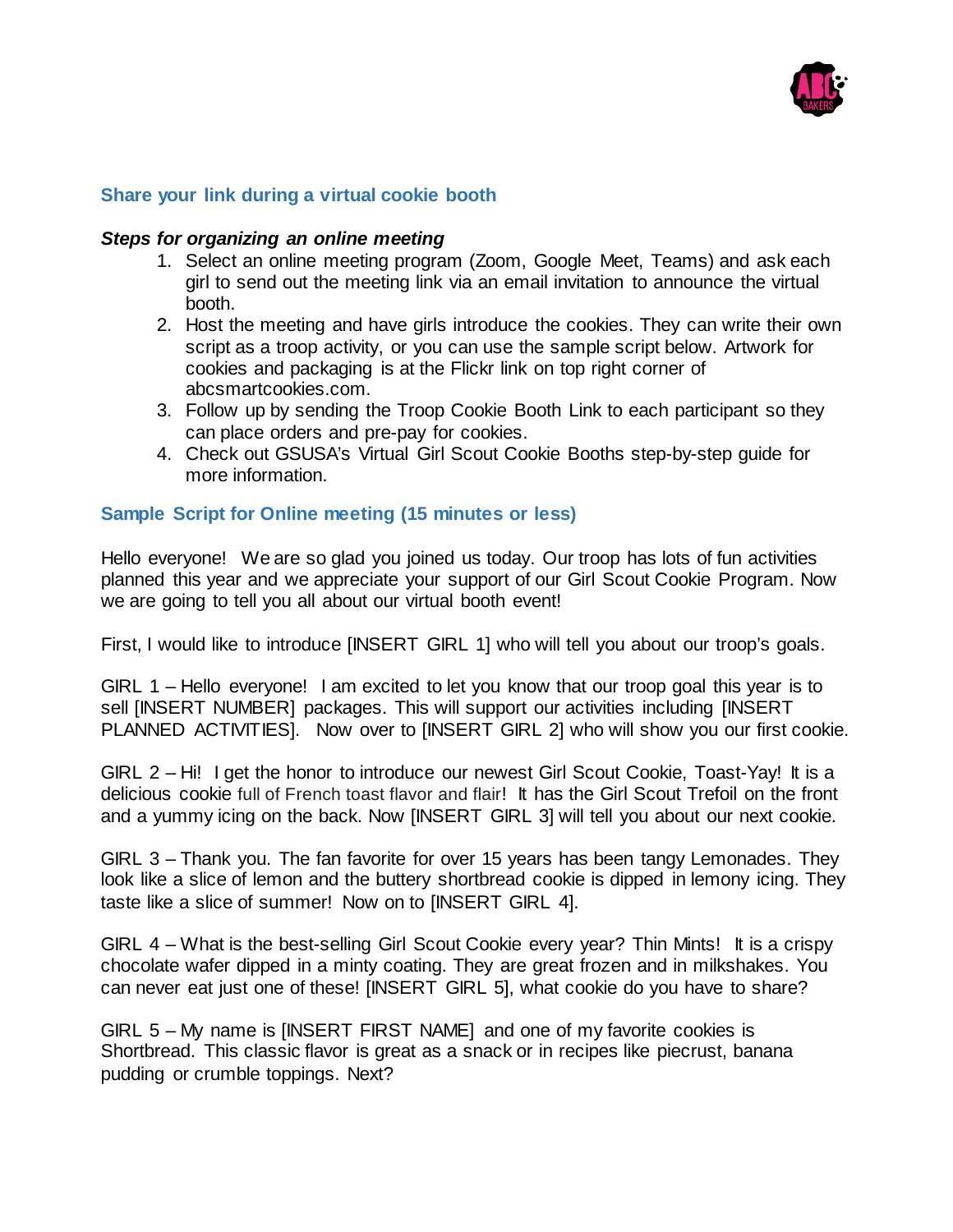

GIRL 6 – That is me! This cookie has been around since the 1960s! Groovy, huh? Peanut Butter Sandwiches are a tasty combo of crunchy but sweet oatmeal cookies with creamy peanut butter in between. Now on to [INSERT GIRL 7].

GIRL 7 – What is another best seller right behind Thin Mints? Caramel deLites! It starts with a vanilla cookie and then they add caramel, toasted coconut, chocolaty stripes and a bottom coating. Nothing goes better with a cold glass of milk! Now [INSERT GIRL 8] will talk about another classic cookie.

GIRL 8 – Hi! What is everyone's favorite campfire treat? Girl Scout S'mores, of course! We have our own cookie version of mouthwatering S'mores made with graham cookies double dipped in a crème icing and finished with a chocolatey coating. What's next [INSERT GIRL 9]?

GIRL 9 – I am getting hungry! How about you? I am [INSERT FIRST NAME] and my cookie is Peanut Butter Patties. This crispy vanilla cookie has a dollop of peanut butter and a rich chocolaty coating. It is really good frozen too! One more special cookie, what's that [INSERT GIRL 10]?

GIRL 10 – We have a Gluten Free cookie too. Caramel Chocolate Chips are made with rich caramel, semi-sweet chocolate chips and a hint of sea salt. The bakery it is produced in is certified gluten free, nut free and soy free Don't eat cookies? [INSERT GIRL 11] will tell you how to donate!

GIRL 11 – If you don't eat or want cookies yourself, you can purchase Cookie Share cookies and we will donate them to [INERT COUNCIL/TROOP DONATION PARTNER]. This is a great way to support Girl Scouts and others in our community.

GIRL 12 (OR LEADER) – That is our lineup! We have something for everyone, truly a cookie for every taste. Soon, you will receive an email with our troop link to place your order. You will be able to pay with a credit card and pick up your order at our curbside booth. Our booth will be at [INSERT ADDRESS] between [INSERT HOURS]. When you arrive, just give us your name and we will put your cookies in the car! Safe and easy!

ADULT VOLUNTEER - If you do not receive the link to order cookies please reach out to us at [INSERT EMAIL OR TROOP ADULT MOBILE PHONE] and we will resend the link. We will also send you a reminder the day before pick up. Thanks for joining us and supporting our troop!

# **OTHER IDEAS:**

- Put on a cookie "fashion show". The girls can use cookie costumes or make their own and a narrator can tell all about the cookies as the girls virtually "walk the runway".
- Create an interactive game where viewers guess the name of the cookie when a girl describes it. Add cookie trivia!